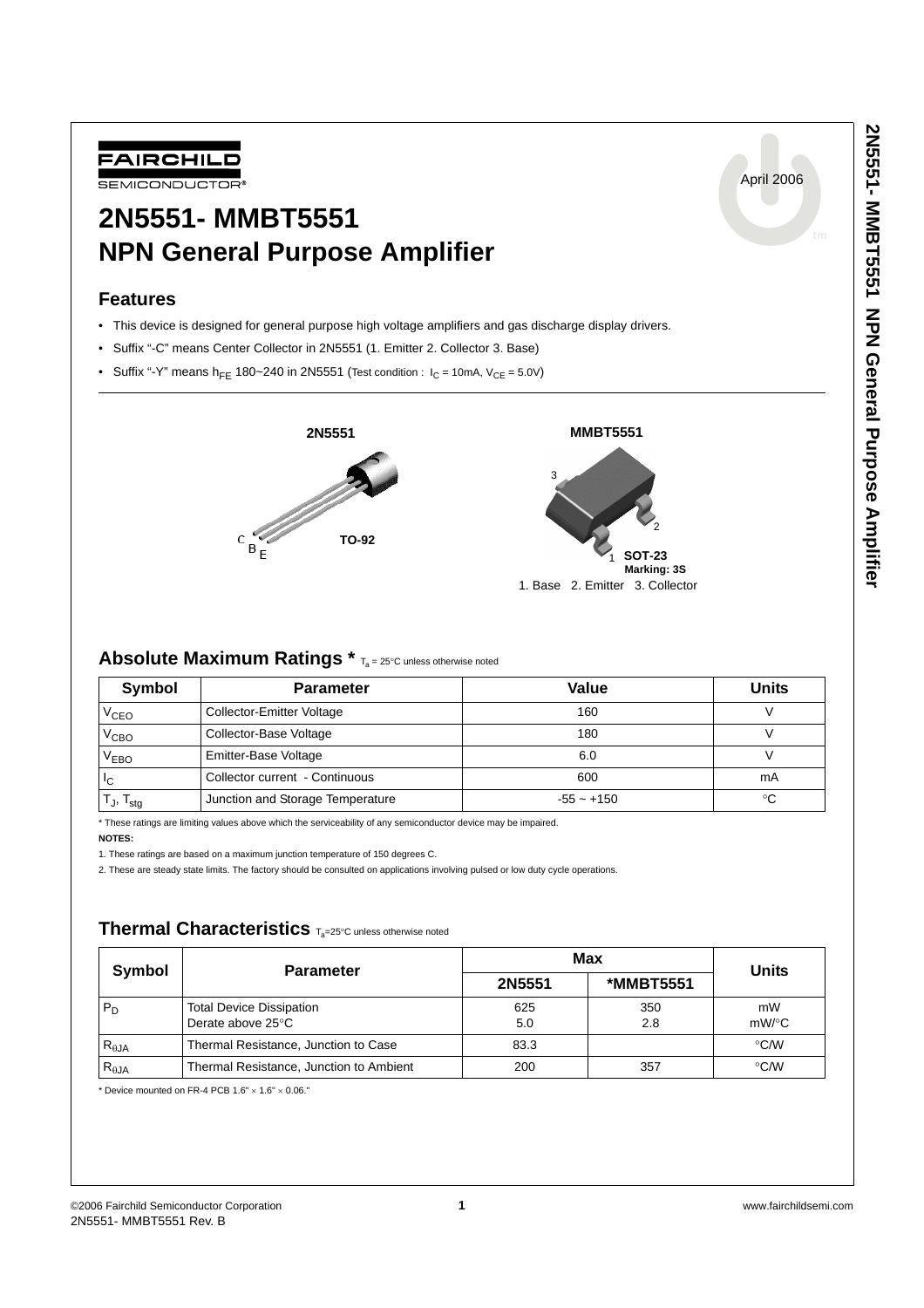| <b>Symbol</b>              | <b>Parameter</b>                            | <b>Test Condition</b>                                                                                                     | Min.           | Max.         | <b>Units</b>     |
|----------------------------|---------------------------------------------|---------------------------------------------------------------------------------------------------------------------------|----------------|--------------|------------------|
| <b>Off Characteristics</b> |                                             |                                                                                                                           |                |              |                  |
| $V_{(BR)CEO}$              | Collector-Emitter Breakdown Voltage *       | $I_C = 1.0 \text{mA}, I_B = 0$                                                                                            | 160            |              | $\vee$           |
| $V_{(BR)CBO}$              | Collector-Base Breakdown Voltage            | $I_C = 100 \mu A$ , $I_F = 0$                                                                                             | 180            |              | V                |
| $V_{(BR)EBO}$              | Emitter-Base Breakdown Voltage              | $I_E = 10uA, I_C = 0$                                                                                                     | 6.0            |              | $\vee$           |
| I <sub>CBO</sub>           | <b>Collector Cutoff Current</b>             | $V_{CB} = 120V, I_F = 0$<br>$V_{CR}$ = 120V, $I_F$ = 0, $T_a$ = 100°C                                                     |                | 50<br>50     | nA<br>μA         |
| <b>LEBO</b>                | <b>Emitter Cutoff Current</b>               | $V_{FB} = 4.0 V, I_C = 0$                                                                                                 |                | 50           | nA               |
| <b>On Characteristics</b>  |                                             |                                                                                                                           |                |              |                  |
| $h_{FE}$                   | DC Current Gain                             | $I_C = 1.0 \text{mA}, V_{CF} = 5.0 V$<br>$I_C = 10 \text{mA}$ , $V_{CF} = 5.0 \text{V}$<br>$I_C = 50$ mA, $V_{CE} = 5.0V$ | 80<br>80<br>30 | 250          |                  |
| $V_{CE(sat)}$              | <b>Collector-Emitter Saturation Voltage</b> | $I_C = 10 \text{mA}, I_B = 1.0 \text{mA}$<br>$I_C = 50 \text{mA}, I_B = 5.0 \text{mA}$                                    |                | 0.15<br>0.20 | $\vee$<br>$\vee$ |
| $V_{BE(sat)}$              | Base-Emitter On Voltage                     | $I_C = 10 \text{mA}, I_B = 1.0 \text{mA}$<br>$I_C = 50 \text{mA}, I_B = 5.0 \text{mA}$                                    |                | 1.0<br>1.0   | $\vee$<br>$\vee$ |
|                            | <b>Small Signal Characteristics</b>         |                                                                                                                           |                |              |                  |
| $f_T$                      | <b>Current Gain Bandwidth Product</b>       | $I_C = 10 \text{mA}$ , $V_{CF} = 10 V$ ,<br>$f = 100$ MHz                                                                 | 100            | 300          | MHz              |
| $C_{\text{obo}}$           | <b>Output Capacitance</b>                   | $V_{CB}$ = 10V, $I_E$ = 0, f = 1.0MHz                                                                                     |                | 6.0          | pF               |
| $C_{\text{ibo}}$           | Input Capacitance                           | $V_{BE} = 0.5V$ , $I_C = 0$ , $f = 1.0MHz$                                                                                |                | 20           | рF               |
| $H_{\text{fe}}$            | Small-Signal Current Gain                   | $lc = 1.0$ mA, $Vce = 10$ V, $f = 1.0$ kHz                                                                                | 50             | 250          |                  |
| <b>NF</b>                  | Noise Figure                                | $lc = 250$ uA, $Vce = 5.0$ V,<br>$Rs=1.0 k\Omega$ , f=10 Hz to 15.7 kHz                                                   |                | 8.0          | dB               |

# **Spice Model**

NPN (Is=2.511f Xti=3 Eg=1.11 Vaf=100 Bf=242.6 Ne=1.249 Ise=2.511f Ikf=.3458 Xtb=1.5 Br=3.197 Nc=2 Isc=0 Ikr=0 Rc=1 Cjc=4.883p Mjc=.3047 Vjc=.75 Fc=.5 Cje=18.79p Mje=.3416 Vje=.75 Tr=1.202n Tf=560p Itf=50m Vtf=5 Xtf=8 Rb=10)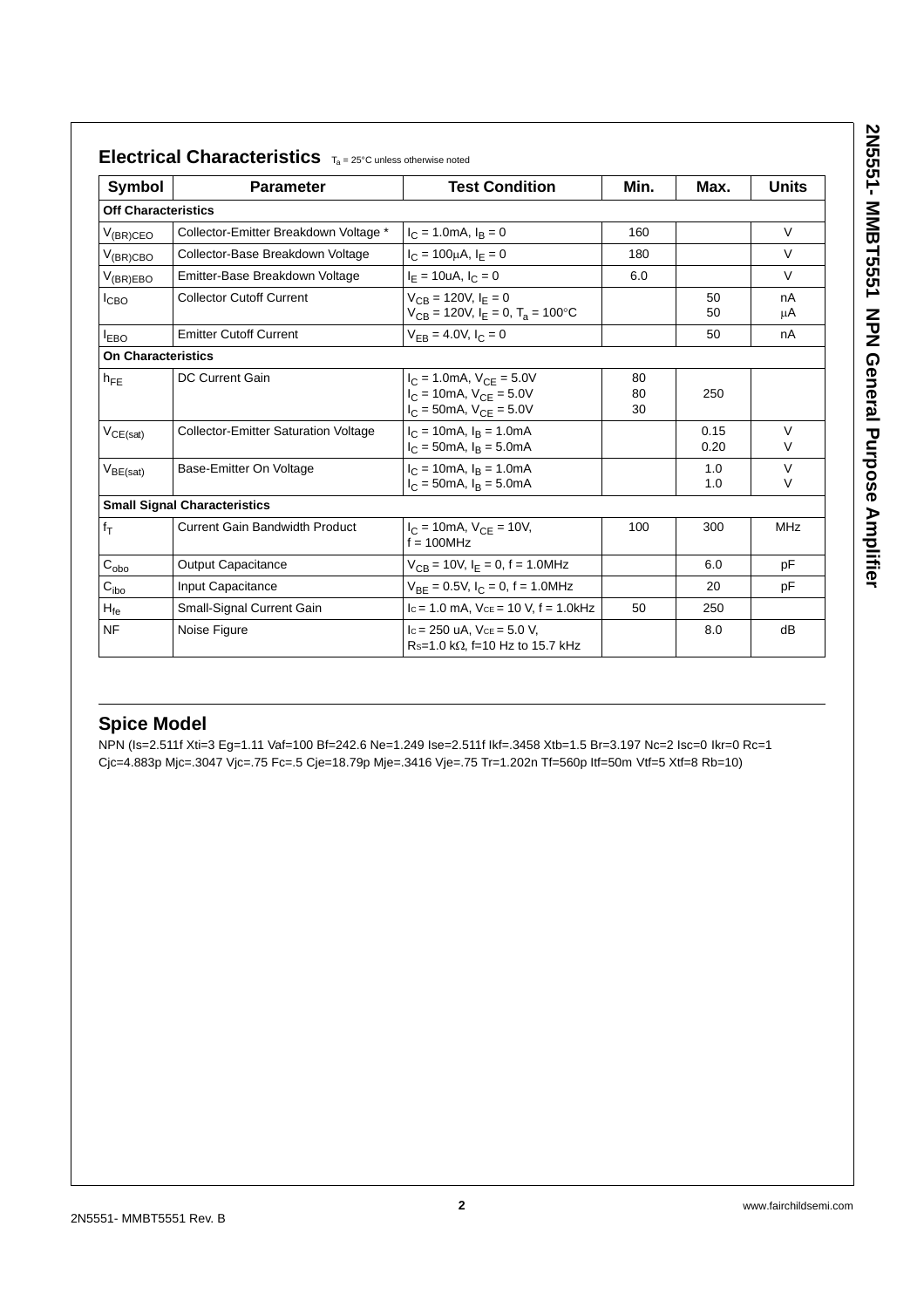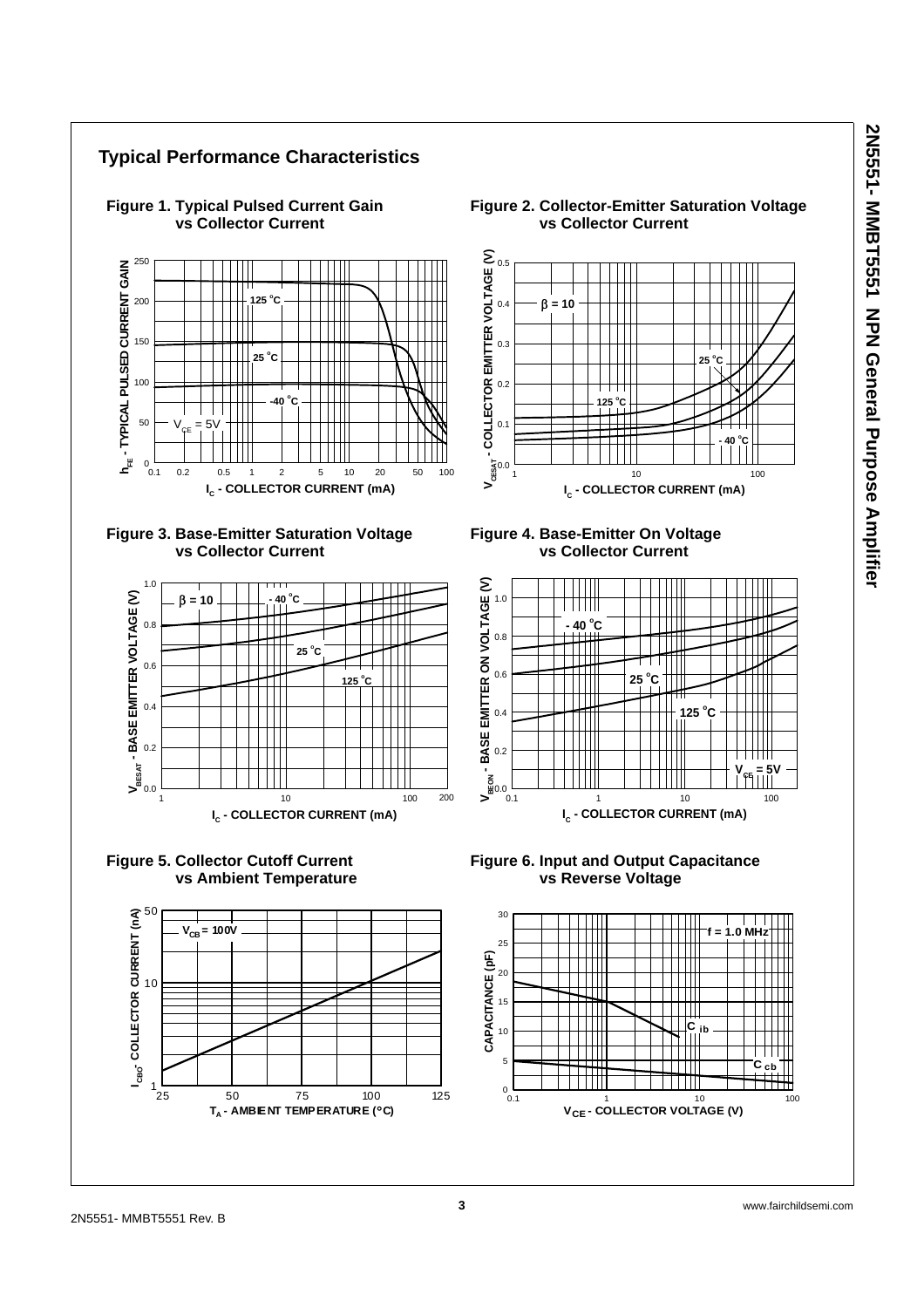### **Typical Performance Characteristics (Continued) Figure 7. Collector- Emitter Breakdown Voltage with Resistance Between Emitter-Base BV - BREAKDOWN VOLTAGE (V)** 16 260 ──── TT  $I_C = 1.0$  mA  $V_{CE} = 10V$ 240 Ш 12 Ш Ш 220 8 200 4 180 **CER**



Ш

160



0.1 1 10 100 1000

**RESISTANCE (kΩ)** 

## **Figure 8. Small Signal Current Gain vs Collector Current**